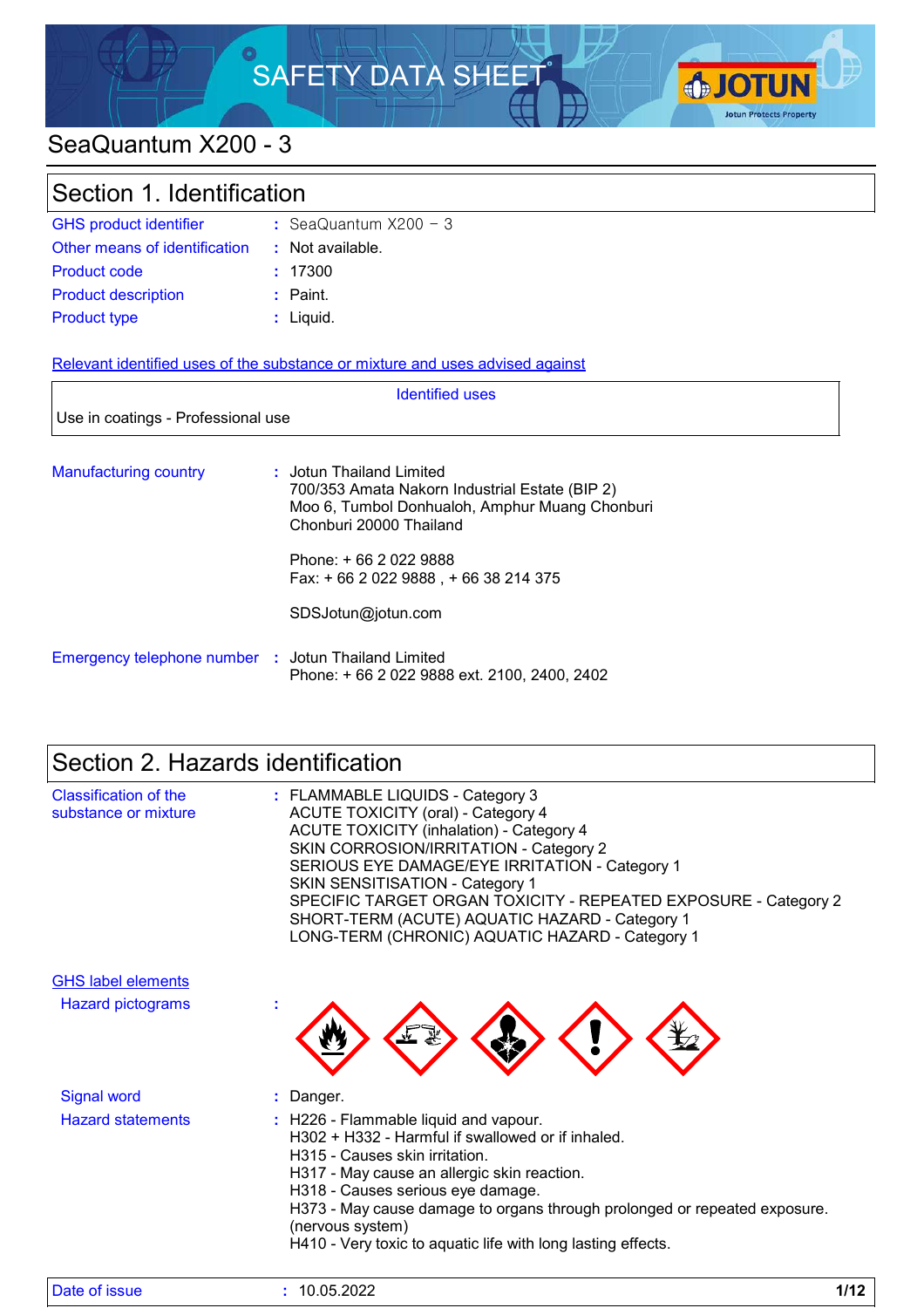### Section 2. Hazards identification

| <b>Precautionary statements</b>                        |                                                                                                                                                                                                                                                                                                                                                                                                                                                                                                                                                                                                                                                        |
|--------------------------------------------------------|--------------------------------------------------------------------------------------------------------------------------------------------------------------------------------------------------------------------------------------------------------------------------------------------------------------------------------------------------------------------------------------------------------------------------------------------------------------------------------------------------------------------------------------------------------------------------------------------------------------------------------------------------------|
| <b>Prevention</b>                                      | : P280 - Wear protective gloves. Wear eye or face protection.<br>P210 - Keep away from heat, hot surfaces, sparks, open flames and other ignition<br>sources. No smoking.<br>P273 - Avoid release to the environment.<br>P260 - Do not breathe vapour.<br>P270 - Do not eat, drink or smoke when using this product.                                                                                                                                                                                                                                                                                                                                   |
| Response                                               | : P391 - Collect spillage.<br>P314 - Get medical advice/attention if you feel unwell.<br>P304 + P312 - IF INHALED: Call a POISON CENTER or doctor if you feel unwell.<br>P362 - Take off contaminated clothing and wash before reuse.<br>P363 - Wash contaminated clothing before reuse.<br>P302 + P352 - IF ON SKIN: Wash with plenty of water.<br>P333 + P313 - If skin irritation or rash occurs: Get medical advice or attention.<br>P305 + P351 + P338, P310 - IF IN EYES: Rinse cautiously with water for several<br>minutes. Remove contact lenses, if present and easy to do. Continue rinsing.<br>Immediately call a POISON CENTER or doctor. |
| <b>Storage</b>                                         | : P403 + P235 - Store in a well-ventilated place. Keep cool.                                                                                                                                                                                                                                                                                                                                                                                                                                                                                                                                                                                           |
| <b>Disposal</b>                                        | : P501 - Dispose of contents and container in accordance with all local, regional,<br>national and international regulations.                                                                                                                                                                                                                                                                                                                                                                                                                                                                                                                          |
| In compliance                                          | : IMO Antifouling System Convention compliant (AFS/CONF/26).                                                                                                                                                                                                                                                                                                                                                                                                                                                                                                                                                                                           |
| Other hazards which do not<br>result in classification | : None known.                                                                                                                                                                                                                                                                                                                                                                                                                                                                                                                                                                                                                                          |

### Section 3. Composition/information on ingredients

| Substance/mixture                              | : Mixture |
|------------------------------------------------|-----------|
| Other means of identification : Not available. |           |
|                                                |           |

#### CAS number/other identifiers

| CAS number   | : Not applicable. |
|--------------|-------------------|
| EC number    | : Mixture.        |
| Product code | : 17300           |

| Ingredient name             | $\frac{9}{6}$ | <b>CAS number</b> |
|-----------------------------|---------------|-------------------|
| dicopper oxide              | 225 - ≤50     | 1317-39-1         |
| xylene                      | 210 - ≤15     | 1330-20-7         |
| ethylbenzene                | ≤5            | 100-41-4          |
| l zinc oxide                | ≤5            | 1314-13-2         |
| l colophonv                 | וצ≥           | 8050-09-7         |
| hydrocarbons, C9, aromatics | וצ≥           | 64742-95-6        |
| copper pyrithione           | ≤1.7          | 14915-37-8        |

There are no additional ingredients present which, within the current knowledge of the supplier and in the concentrations applicable, are classified as hazardous to health or the environment and hence require reporting in this section.

Occupational exposure limits, if available, are listed in Section 8.

### Section 4. First aid measures

#### Description of necessary first aid measures

Eye contact **:**

Get medical attention immediately. Call a poison center or physician. Immediately flush eyes with plenty of water, occasionally lifting the upper and lower eyelids. Check for and remove any contact lenses. Continue to rinse for at least 10 minutes. Chemical burns must be treated promptly by a physician.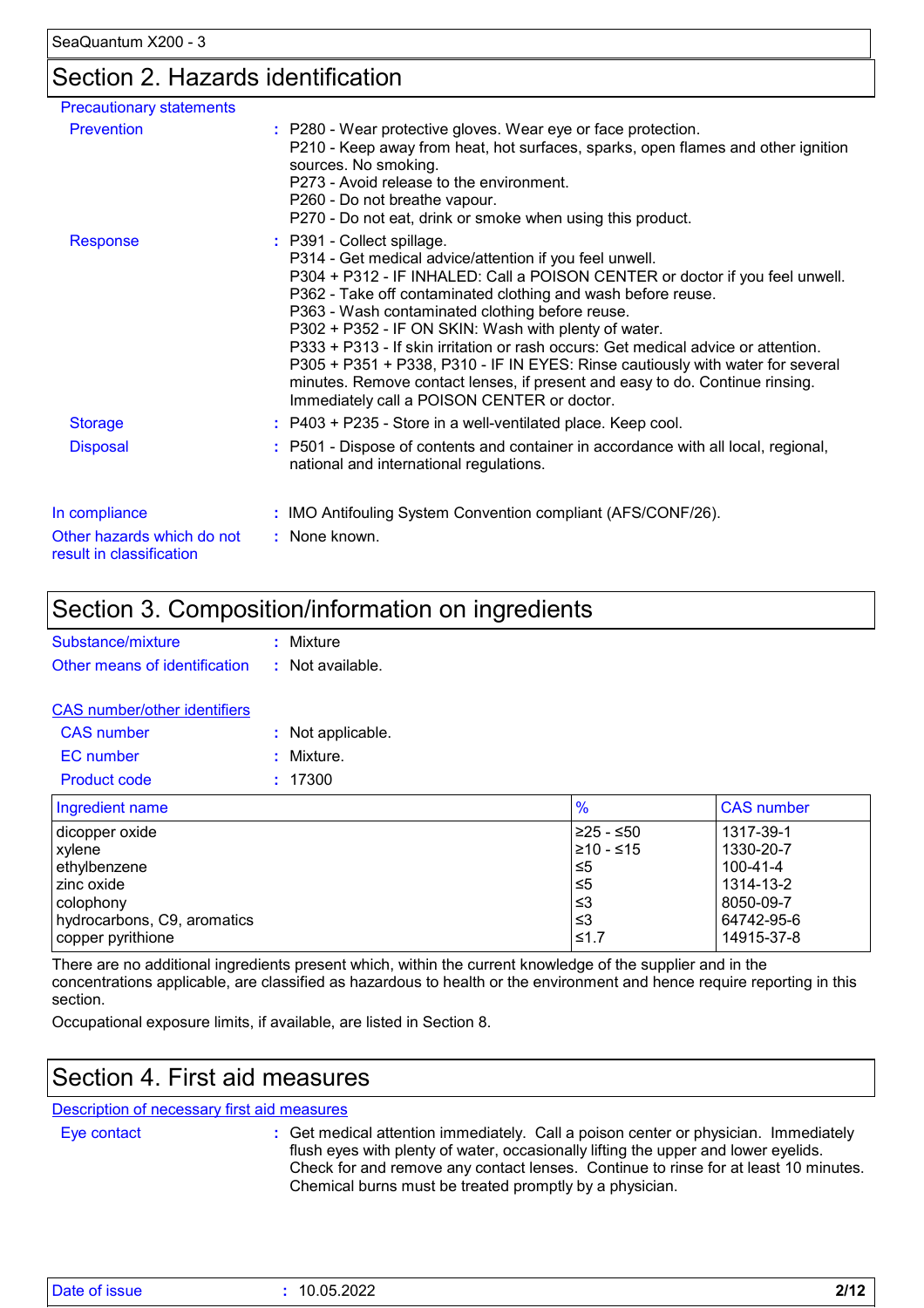# Section 4. First aid measures

| <b>Inhalation</b>   | : Get medical attention immediately. Call a poison center or physician. Remove<br>victim to fresh air and keep at rest in a position comfortable for breathing. If it is<br>suspected that fumes are still present, the rescuer should wear an appropriate mask<br>or self-contained breathing apparatus. If not breathing, if breathing is irregular or if<br>respiratory arrest occurs, provide artificial respiration or oxygen by trained personnel.<br>It may be dangerous to the person providing aid to give mouth-to-mouth<br>resuscitation. If unconscious, place in recovery position and get medical attention<br>immediately. Maintain an open airway. Loosen tight clothing such as a collar, tie,<br>belt or waistband. In case of inhalation of decomposition products in a fire,<br>symptoms may be delayed. The exposed person may need to be kept under<br>medical surveillance for 48 hours. |
|---------------------|-----------------------------------------------------------------------------------------------------------------------------------------------------------------------------------------------------------------------------------------------------------------------------------------------------------------------------------------------------------------------------------------------------------------------------------------------------------------------------------------------------------------------------------------------------------------------------------------------------------------------------------------------------------------------------------------------------------------------------------------------------------------------------------------------------------------------------------------------------------------------------------------------------------------|
| <b>Skin contact</b> | : Get medical attention immediately. Call a poison center or physician. Wash with<br>plenty of soap and water. Remove contaminated clothing and shoes. Wash<br>contaminated clothing thoroughly with water before removing it, or wear gloves.<br>Continue to rinse for at least 10 minutes. Chemical burns must be treated promptly<br>by a physician. In the event of any complaints or symptoms, avoid further exposure.<br>Wash clothing before reuse. Clean shoes thoroughly before reuse.                                                                                                                                                                                                                                                                                                                                                                                                                 |
| Ingestion           | : Get medical attention immediately. Call a poison center or physician. Wash out<br>mouth with water. Remove dentures if any. If material has been swallowed and the<br>exposed person is conscious, give small quantities of water to drink. Stop if the<br>exposed person feels sick as vomiting may be dangerous. Do not induce vomiting<br>unless directed to do so by medical personnel. If vomiting occurs, the head should<br>be kept low so that vomit does not enter the lungs. Chemical burns must be treated<br>promptly by a physician. Never give anything by mouth to an unconscious person.<br>If unconscious, place in recovery position and get medical attention immediately.<br>Maintain an open airway. Loosen tight clothing such as a collar, tie, belt or<br>waistband.                                                                                                                  |

Most important symptoms/effects, acute and delayed

| Potential acute health effects    |                                                                                                                                                                                                                                                                                                                                                                                                                 |
|-----------------------------------|-----------------------------------------------------------------------------------------------------------------------------------------------------------------------------------------------------------------------------------------------------------------------------------------------------------------------------------------------------------------------------------------------------------------|
| Eye contact                       | : Causes serious eye damage.                                                                                                                                                                                                                                                                                                                                                                                    |
| <b>Inhalation</b>                 | : Harmful if inhaled.                                                                                                                                                                                                                                                                                                                                                                                           |
| <b>Skin contact</b>               | : Causes skin irritation. May cause an allergic skin reaction.                                                                                                                                                                                                                                                                                                                                                  |
| Ingestion                         | : Harmful if swallowed.                                                                                                                                                                                                                                                                                                                                                                                         |
| Over-exposure signs/symptoms      |                                                                                                                                                                                                                                                                                                                                                                                                                 |
| Eye contact                       | : Adverse symptoms may include the following:<br>pain<br>watering<br>redness                                                                                                                                                                                                                                                                                                                                    |
| Inhalation                        | : No specific data.                                                                                                                                                                                                                                                                                                                                                                                             |
| <b>Skin contact</b>               | : Adverse symptoms may include the following:<br>pain or irritation<br>redness<br>blistering may occur                                                                                                                                                                                                                                                                                                          |
| Ingestion                         | : Adverse symptoms may include the following:<br>stomach pains                                                                                                                                                                                                                                                                                                                                                  |
|                                   | Indication of immediate medical attention and special treatment needed, if necessary                                                                                                                                                                                                                                                                                                                            |
| Notes to physician                | : In case of inhalation of decomposition products in a fire, symptoms may be delayed.<br>The exposed person may need to be kept under medical surveillance for 48 hours.                                                                                                                                                                                                                                        |
| <b>Specific treatments</b>        | : No specific treatment.                                                                                                                                                                                                                                                                                                                                                                                        |
| <b>Protection of first-aiders</b> | : No action shall be taken involving any personal risk or without suitable training. If it<br>is suspected that fumes are still present, the rescuer should wear an appropriate<br>mask or self-contained breathing apparatus. It may be dangerous to the person<br>providing aid to give mouth-to-mouth resuscitation. Wash contaminated clothing<br>thoroughly with water before removing it, or wear gloves. |

See toxicological information (Section 11)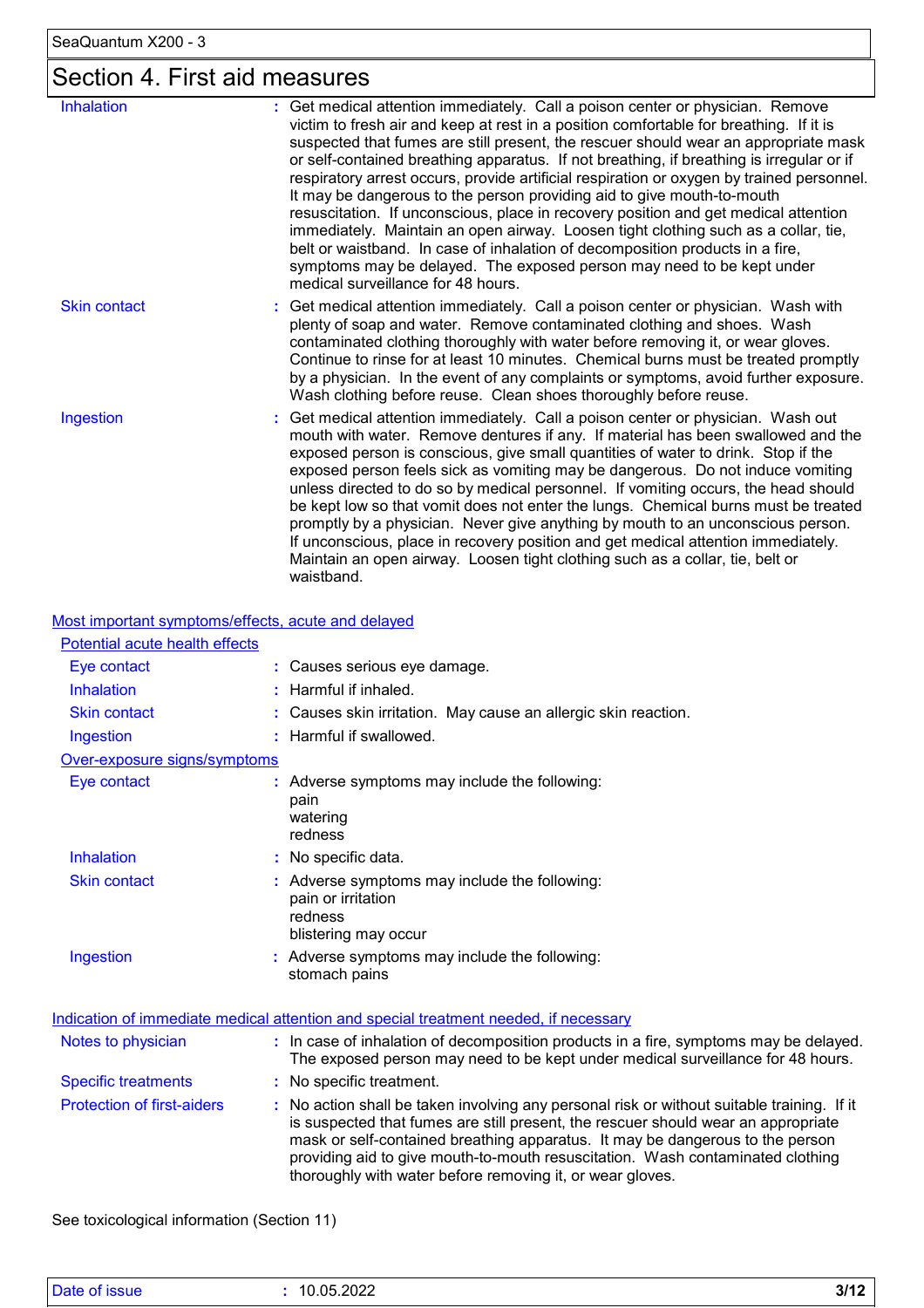### Section 5. Firefighting measures

| <b>Extinguishing media</b>                         |                                                                                                                                                                                                                                                                                                                                                                                                                                       |
|----------------------------------------------------|---------------------------------------------------------------------------------------------------------------------------------------------------------------------------------------------------------------------------------------------------------------------------------------------------------------------------------------------------------------------------------------------------------------------------------------|
| Suitable extinguishing media                       | : Use dry chemical, $CO2$ , water spray (fog) or foam.                                                                                                                                                                                                                                                                                                                                                                                |
| Unsuitable extinguishing<br>media                  | : Do not use water jet.                                                                                                                                                                                                                                                                                                                                                                                                               |
| Specific hazards arising from<br>the chemical      | : Flammable liquid and vapour. Runoff to sewer may create fire or explosion hazard.<br>In a fire or if heated, a pressure increase will occur and the container may burst, with<br>the risk of a subsequent explosion. This material is very toxic to aquatic life with<br>long lasting effects. Fire water contaminated with this material must be contained<br>and prevented from being discharged to any waterway, sewer or drain. |
| <b>Hazardous thermal</b><br>decomposition products | Decomposition products may include the following materials:<br>carbon dioxide<br>carbon monoxide<br>nitrogen oxides<br>sulfur oxides<br>metal oxide/oxides                                                                                                                                                                                                                                                                            |
| Special protective actions for<br>fire-fighters    | : Promptly isolate the scene by removing all persons from the vicinity of the incident if<br>there is a fire. No action shall be taken involving any personal risk or without<br>suitable training. Move containers from fire area if this can be done without risk.<br>Use water spray to keep fire-exposed containers cool.                                                                                                         |
| Special protective equipment<br>for fire-fighters  | : Fire-fighters should wear appropriate protective equipment and self-contained<br>breathing apparatus (SCBA) with a full face-piece operated in positive pressure<br>mode.                                                                                                                                                                                                                                                           |

### Section 6. Accidental release measures

#### Environmental precautions Personal precautions, protective equipment and emergency procedures Stop leak if without risk. Move containers from spill area. Use spark-proof tools and explosion-proof equipment. Approach the release from upwind. Prevent entry into sewers, water courses, basements or confined areas. Wash spillages into an effluent treatment plant or proceed as follows. Contain and collect spillage with noncombustible, absorbent material e.g. sand, earth, vermiculite or diatomaceous earth and place in container for disposal according to local regulations (see Section 13). Dispose of via a licensed waste disposal contractor. Contaminated absorbent material may pose the same hazard as the spilt product. Note: see Section 1 for emergency contact information and Section 13 for waste disposal. **:** Avoid dispersal of spilt material and runoff and contact with soil, waterways, drains **:** No action shall be taken involving any personal risk or without suitable training. Evacuate surrounding areas. Keep unnecessary and unprotected personnel from entering. Do not touch or walk through spilt material. Shut off all ignition sources. No flares, smoking or flames in hazard area. Do not breathe vapour or mist. Provide adequate ventilation. Wear appropriate respirator when ventilation is inadequate. Put on appropriate personal protective equipment. and sewers. Inform the relevant authorities if the product has caused environmental pollution (sewers, waterways, soil or air). Water polluting material. May be harmful to the environment if released in large quantities. Collect spillage. Large spill **:** Stop leak if without risk. Move containers from spill area. Use spark-proof tools and explosion-proof equipment. Dilute with water and mop up if water-soluble. Alternatively, or if water-insoluble, absorb with an inert dry material and place in an appropriate waste disposal container. Dispose of via a licensed waste disposal contractor. Small spill **:** Methods and material for containment and cleaning up For non-emergency personnel For emergency responders **:** If specialised clothing is required to deal with the spillage, take note of any information in Section 8 on suitable and unsuitable materials. See also the information in "For non-emergency personnel".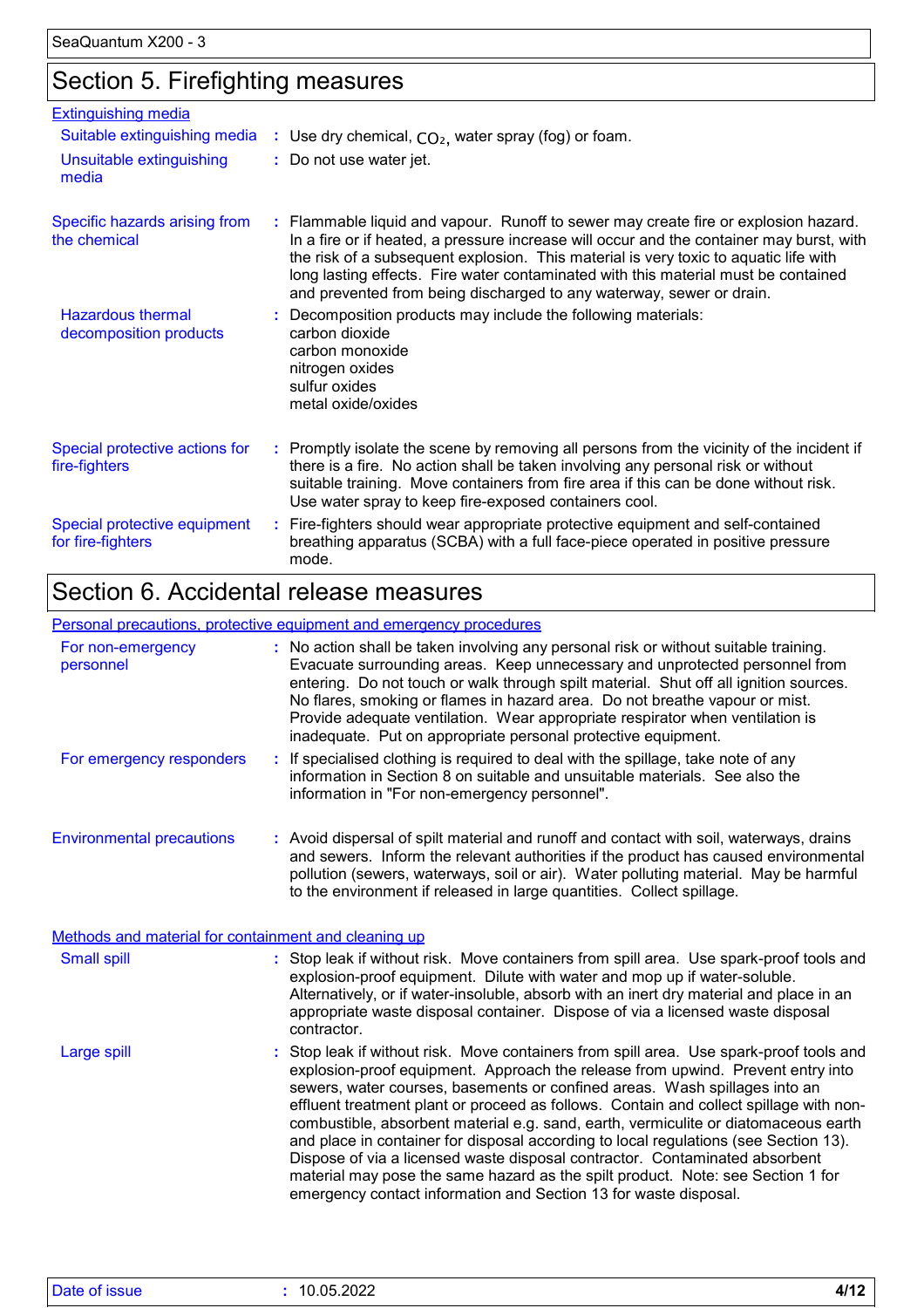### Section 7. Handling and storage

| Precautions for safe handling                                   | Eating, drinking and smoking should be prohibited in areas where this material is<br>handled, stored and processed. Workers should wash hands and face before<br>eating, drinking and smoking. Remove contaminated clothing and protective<br>equipment before entering eating areas. See also Section 8 for additional<br>information on hygiene measures.                                                                                                                                                                                                                                                                                                                                                             |
|-----------------------------------------------------------------|-------------------------------------------------------------------------------------------------------------------------------------------------------------------------------------------------------------------------------------------------------------------------------------------------------------------------------------------------------------------------------------------------------------------------------------------------------------------------------------------------------------------------------------------------------------------------------------------------------------------------------------------------------------------------------------------------------------------------|
| Conditions for safe storage,<br>including any incompatibilities | : Store in accordance with local regulations. Store in a segregated and approved<br>area. Store in original container protected from direct sunlight in a dry, cool and well-<br>ventilated area, away from incompatible materials (see Section 10) and food and<br>drink. Store locked up. Eliminate all ignition sources. Separate from oxidising<br>materials. Keep container tightly closed and sealed until ready for use. Containers<br>that have been opened must be carefully resealed and kept upright to prevent<br>leakage. Do not store in unlabelled containers. Use appropriate containment to<br>avoid environmental contamination. See Section 10 for incompatible materials<br>before handling or use. |

# Section 8. Exposure controls/personal protection

#### Control parameters

#### Occupational exposure limits

| Ingredient name                             |                                                                                                                                                                                                                             | <b>Exposure limits</b>                                                                                                                                                                                                                                                                                                                                                                                                         |
|---------------------------------------------|-----------------------------------------------------------------------------------------------------------------------------------------------------------------------------------------------------------------------------|--------------------------------------------------------------------------------------------------------------------------------------------------------------------------------------------------------------------------------------------------------------------------------------------------------------------------------------------------------------------------------------------------------------------------------|
| xylene                                      |                                                                                                                                                                                                                             | Ministry of Labor (Thailand, 8/2017).<br>TWA: 100 ppm 8 hours.                                                                                                                                                                                                                                                                                                                                                                 |
| ethylbenzene                                |                                                                                                                                                                                                                             | Ministry of Labor (Thailand, 8/2017).<br>TWA: 100 ppm 8 hours.                                                                                                                                                                                                                                                                                                                                                                 |
| colophony                                   |                                                                                                                                                                                                                             | ACGIH TLV (United States, 1/2021).<br>Skin sensitiser. Inhalation sensitiser.                                                                                                                                                                                                                                                                                                                                                  |
| <b>Recommended monitoring</b><br>procedures | : If this product contains ingredients with exposure limits, personal, workplace<br>standards. Reference to national guidance documents for methods for the<br>determination of hazardous substances will also be required. | atmosphere or biological monitoring may be required to determine the effectiveness<br>of the ventilation or other control measures and/or the necessity to use respiratory<br>protective equipment. Reference should be made to appropriate monitoring                                                                                                                                                                         |
| Appropriate engineering<br>controls         | : Use only with adequate ventilation. Use process enclosures, local exhaust<br>limits. Use explosion-proof ventilation equipment.                                                                                           | ventilation or other engineering controls to keep worker exposure to airborne<br>contaminants below any recommended or statutory limits. The engineering controls<br>also need to keep gas, vapour or dust concentrations below any lower explosive                                                                                                                                                                            |
| <b>Environmental exposure</b><br>controls   | cases, fume scrubbers, filters or engineering modifications to the process<br>equipment will be necessary to reduce emissions to acceptable levels.                                                                         | Emissions from ventilation or work process equipment should be checked to ensure<br>they comply with the requirements of environmental protection legislation. In some                                                                                                                                                                                                                                                         |
| <b>Individual protection measures</b>       |                                                                                                                                                                                                                             |                                                                                                                                                                                                                                                                                                                                                                                                                                |
| <b>Hygiene measures</b>                     | showers are close to the workstation location.                                                                                                                                                                              | : Wash hands, forearms and face thoroughly after handling chemical products, before<br>eating, smoking and using the lavatory and at the end of the working period.<br>Appropriate techniques should be used to remove potentially contaminated clothing.<br>Contaminated work clothing should not be allowed out of the workplace. Wash<br>contaminated clothing before reusing. Ensure that eyewash stations and safety      |
| Eye/face protection                         | instead.                                                                                                                                                                                                                    | Safety eyewear complying to EN 166 should be used when a risk assessment<br>indicates this is necessary to avoid exposure to liquid splashes, mists, gases or<br>dusts. If contact is possible, the following protection should be worn, unless the<br>assessment indicates a higher degree of protection: chemical splash goggles and/<br>or face shield. If inhalation hazards exist, a full-face respirator may be required |
|                                             |                                                                                                                                                                                                                             |                                                                                                                                                                                                                                                                                                                                                                                                                                |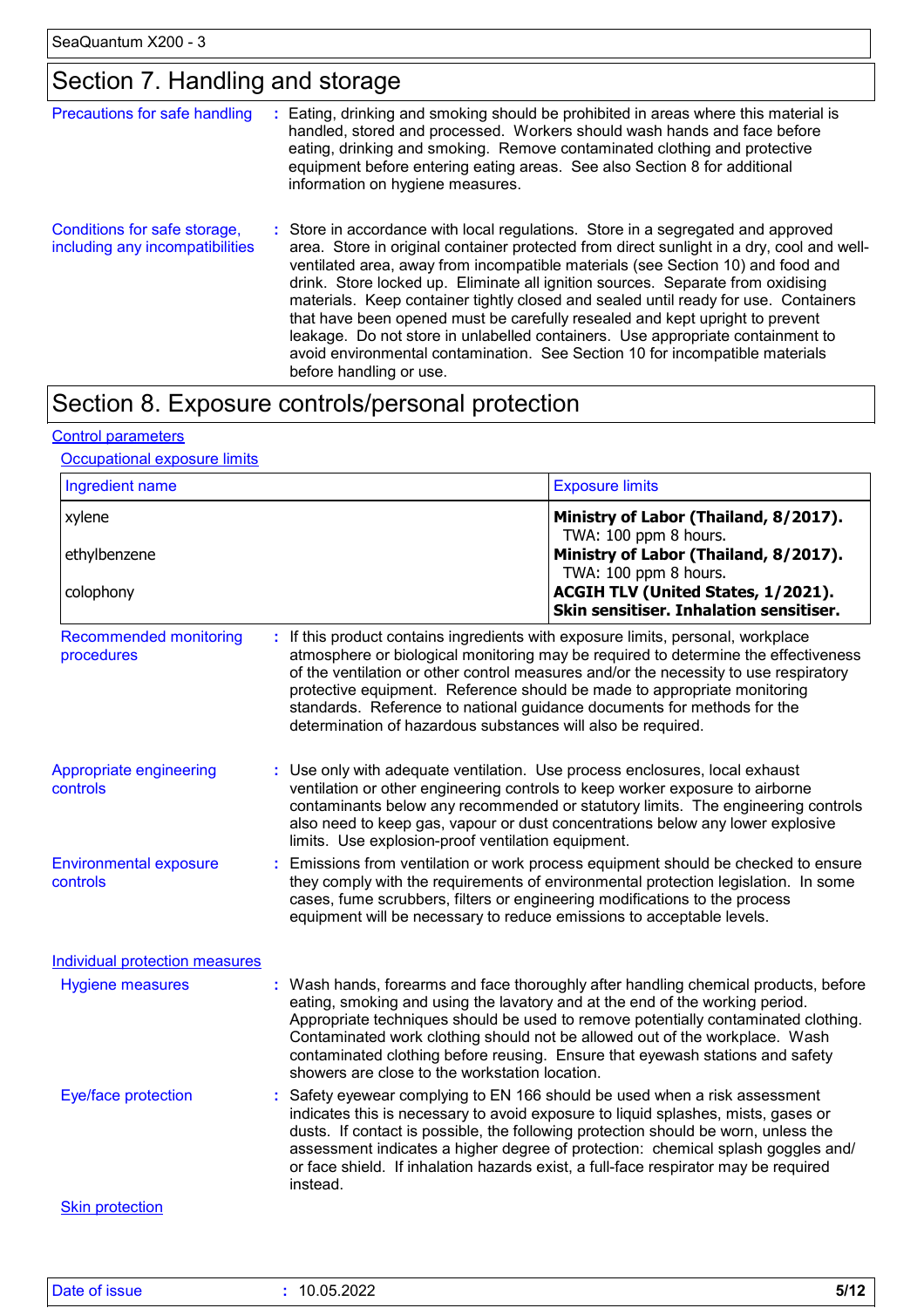# Section 8. Exposure controls/personal protection

| <b>Hand protection</b>        | : Chemical-resistant, impervious gloves complying with an approved standard should<br>be worn at all times when handling chemical products if a risk assessment indicates<br>this is necessary. Considering the parameters specified by the glove manufacturer,<br>check during use that the gloves are still retaining their protective properties. It<br>should be noted that the time to breakthrough for any glove material may be<br>different for different glove manufacturers. In the case of mixtures, consisting of<br>several substances, the protection time of the gloves cannot be accurately<br>estimated. |
|-------------------------------|---------------------------------------------------------------------------------------------------------------------------------------------------------------------------------------------------------------------------------------------------------------------------------------------------------------------------------------------------------------------------------------------------------------------------------------------------------------------------------------------------------------------------------------------------------------------------------------------------------------------------|
|                               | There is no one glove material or combination of materials that will give unlimited<br>resistance to any individual or combination of chemicals.<br>The breakthrough time must be greater than the end use time of the product.<br>The instructions and information provided by the glove manufacturer on use,<br>storage, maintenance and replacement must be followed.<br>Gloves should be replaced regularly and if there is any sign of damage to the glove                                                                                                                                                           |
|                               | material.<br>Always ensure that gloves are free from defects and that they are stored and used                                                                                                                                                                                                                                                                                                                                                                                                                                                                                                                            |
|                               | correctly.<br>The performance or effectiveness of the glove may be reduced by physical/chemical<br>damage and poor maintenance.<br>Barrier creams may help to protect the exposed areas of the skin but should not be<br>applied once exposure has occurred.                                                                                                                                                                                                                                                                                                                                                              |
|                               | Wear suitable gloves tested to EN374.<br>Not recommended, gloves(breakthrough time) < 1 hour: neoprene, butyl rubber,<br><b>PVC</b><br>Recommended, gloves(breakthrough time) > 8 hours: nitrile rubber, 4H, Teflon,                                                                                                                                                                                                                                                                                                                                                                                                      |
|                               | polyvinyl alcohol (PVA)                                                                                                                                                                                                                                                                                                                                                                                                                                                                                                                                                                                                   |
| <b>Body protection</b>        | Personal protective equipment for the body should be selected based on the task<br>being performed and the risks involved and should be approved by a specialist<br>before handling this product. When there is a risk of ignition from static electricity,<br>wear anti-static protective clothing. For the greatest protection from static<br>discharges, clothing should include anti-static overalls, boots and gloves.                                                                                                                                                                                               |
| Other skin protection         | : Appropriate footwear and any additional skin protection measures should be<br>selected based on the task being performed and the risks involved and should be<br>approved by a specialist before handling this product.                                                                                                                                                                                                                                                                                                                                                                                                 |
| <b>Respiratory protection</b> | Based on the hazard and potential for exposure, select a respirator that meets the<br>appropriate standard or certification. Respirators must be used according to a<br>respiratory protection program to ensure proper fitting, training, and other important<br>aspects of use.                                                                                                                                                                                                                                                                                                                                         |
|                               | If workers are exposed to concentrations above the exposure limit, they must use a<br>respirator according to EN 140. Use respiratory mask with charcoal and dust filter<br>when spraying this product, according to EN 14387(as filter combination A2-P3). In<br>confined spaces, use compressed-air or fresh-air respiratory equipment. When use<br>of roller or brush, consider use of charcoalfilter.                                                                                                                                                                                                                 |

# Section 9. Physical and chemical properties

| <b>Appearance</b>     |                                                                                                            |
|-----------------------|------------------------------------------------------------------------------------------------------------|
| <b>Physical state</b> | $:$ Liquid.                                                                                                |
| Colour                | $:$ Red                                                                                                    |
| Odour                 | : Characteristic.                                                                                          |
| Odour threshold       | $\cdot$ Not available.                                                                                     |
| pH                    | : Not applicable.                                                                                          |
| <b>Melting point</b>  | : Not applicable.                                                                                          |
| <b>Boiling point</b>  | Lowest known value: 136.1°C (277°F) (ethylbenzene). Weighted average: 140.91°C<br>÷.<br>$(285.6^{\circ}F)$ |
| Flash point           | : Closed cup: $25^{\circ}$ C (77 $^{\circ}$ F)                                                             |
| <b>Burning time</b>   | : Not applicable.                                                                                          |
| <b>Burning rate</b>   | : Not applicable.                                                                                          |

| Date of issue |  | 10.05.2022 | 011 O |
|---------------|--|------------|-------|
|---------------|--|------------|-------|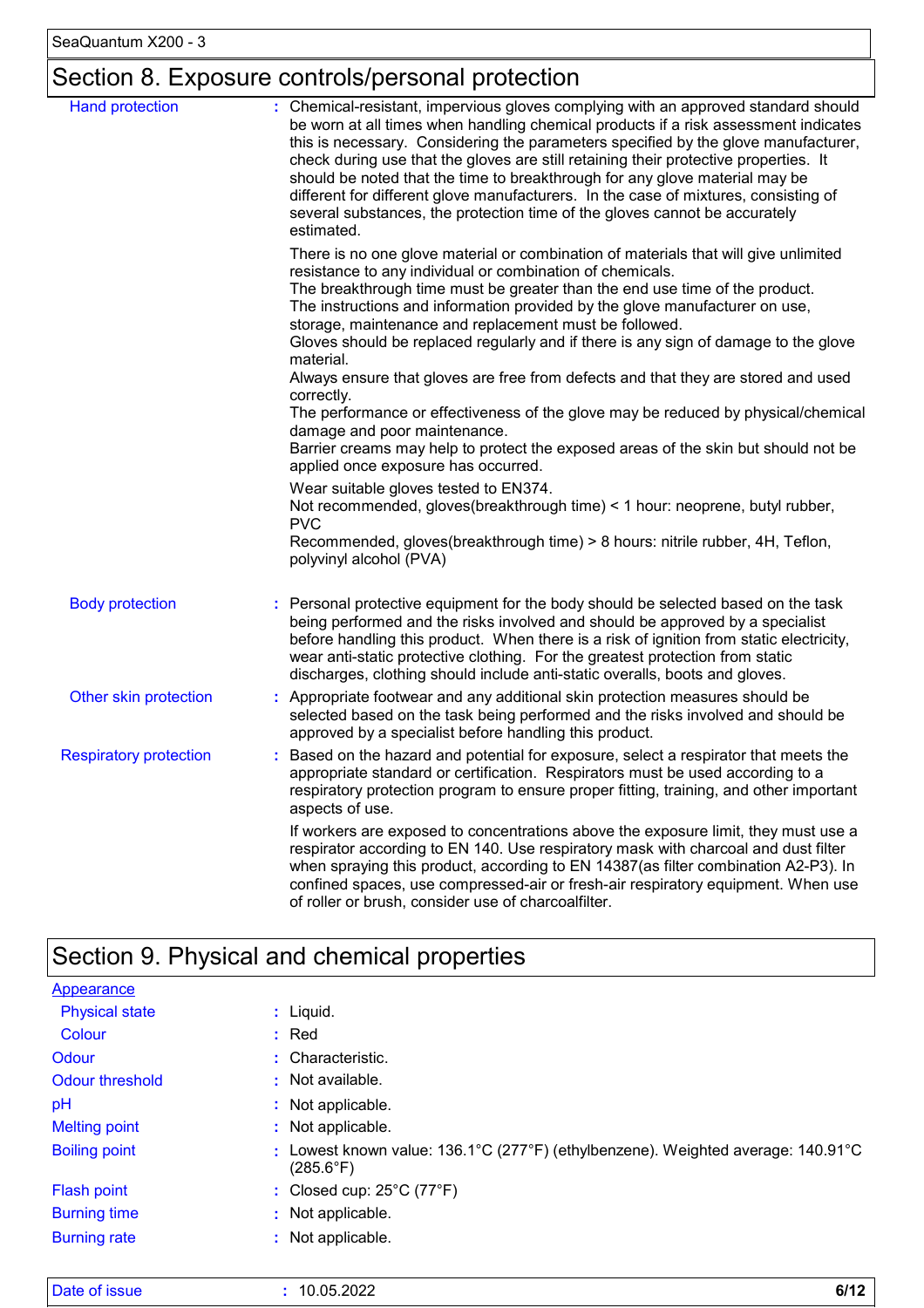### Section 9. Physical and chemical properties

| <b>Evaporation rate</b>                         | : Highest known value: 0.84 (ethylbenzene) Weighted average: 0.79 compared with<br>butyl acetate                          |
|-------------------------------------------------|---------------------------------------------------------------------------------------------------------------------------|
| Flammability (solid, gas)                       | : Not applicable.                                                                                                         |
| Lower and upper explosive<br>(flammable) limits | $: 0.8 - 7.6\%$                                                                                                           |
| Vapour pressure                                 | : Highest known value: 1.2 kPa (9.3 mm Hg) (at 20°C) (ethylbenzene). Weighted<br>average: 0.97 kPa (7.28 mm Hg) (at 20°C) |
| <b>Vapour density</b>                           | : Highest known value: $3.7$ (Air = 1) (xylene). Weighted average: $3.7$ (Air = 1)                                        |
| <b>Relative density</b>                         | : $1.935$ g/cm <sup>3</sup>                                                                                               |
| <b>Solubility</b>                               | : Insoluble in the following materials: cold water and hot water.                                                         |
| Partition coefficient: n-octanol/<br>water      | : Not available.                                                                                                          |
| Auto-ignition temperature                       | : Lowest known value: 280 to 470°C (536 to 878°F) (hydrocarbons, C9, aromatics).                                          |
| Decomposition temperature                       | : Not available.                                                                                                          |
| <b>SADT</b>                                     | : Not available.                                                                                                          |
| <b>Viscosity</b>                                | : Kinematic (40°C): $>20.5$ mm <sup>2</sup> /s ( $>20.5$ cSt)                                                             |
| <b>Aerosol product</b>                          |                                                                                                                           |

| Section 10. Stability and reactivity  |                                                                                                                                                                              |
|---------------------------------------|------------------------------------------------------------------------------------------------------------------------------------------------------------------------------|
| Reactivity                            | : No specific test data related to reactivity available for this product or its ingredients.                                                                                 |
| <b>Chemical stability</b>             | : The product is stable.                                                                                                                                                     |
| Possibility of hazardous<br>reactions | : Under normal conditions of storage and use, hazardous reactions will not occur.                                                                                            |
| Conditions to avoid                   | : Avoid all possible sources of ignition (spark or flame). Do not pressurise, cut, weld,<br>braze, solder, drill, grind or expose containers to heat or sources of ignition. |
| Incompatible materials                | : Keep away from the following materials to prevent strong exothermic reactions:<br>oxidising agents, strong alkalis, strong acids.                                          |
| Hazardous decomposition<br>products   | : Under normal conditions of storage and use, hazardous decomposition products<br>should not be produced.                                                                    |
|                                       |                                                                                                                                                                              |

## Section 11. Toxicological information

### Information on toxicological effects

**Acute toxicity** 

| Product/ingredient name | Result                              | <b>Species</b> | <b>Dose</b>          | <b>Exposure</b> |
|-------------------------|-------------------------------------|----------------|----------------------|-----------------|
| dicopper oxide          | LC50 Inhalation Dusts and mists Rat |                | $3.34$ mg/l          | 4 hours         |
|                         | LD50 Oral                           | Rat            | 1340 mg/kg           |                 |
| xylene                  | <b>LC50 Inhalation Vapour</b>       | Rat            | $20$ mg/l            | 4 hours         |
|                         | LD50 Oral                           | Rat            | 4300 mg/kg           |                 |
|                         | <b>TDLo Dermal</b>                  | Rabbit         | 4300 mg/kg           |                 |
| ethylbenzene            | <b>LC50 Inhalation Vapour</b>       | Rat - Male     | 17.8 mg/l            | l4 hours        |
|                         | LD50 Dermal                         | Rabbit         | >5000 mg/kg          |                 |
|                         | LD50 Oral                           | Rat            | 3500 mg/kg           |                 |
| copper pyrithione       | LC50 Inhalation Dusts and mists Rat |                | 70 mg/m <sup>3</sup> | 14 hours        |
|                         | LD50 Dermal                         | Rabbit         | 300 mg/kg            |                 |
|                         | LD50 Oral                           | Rat            | 200 mg/kg            |                 |

**Irritation/Corrosion**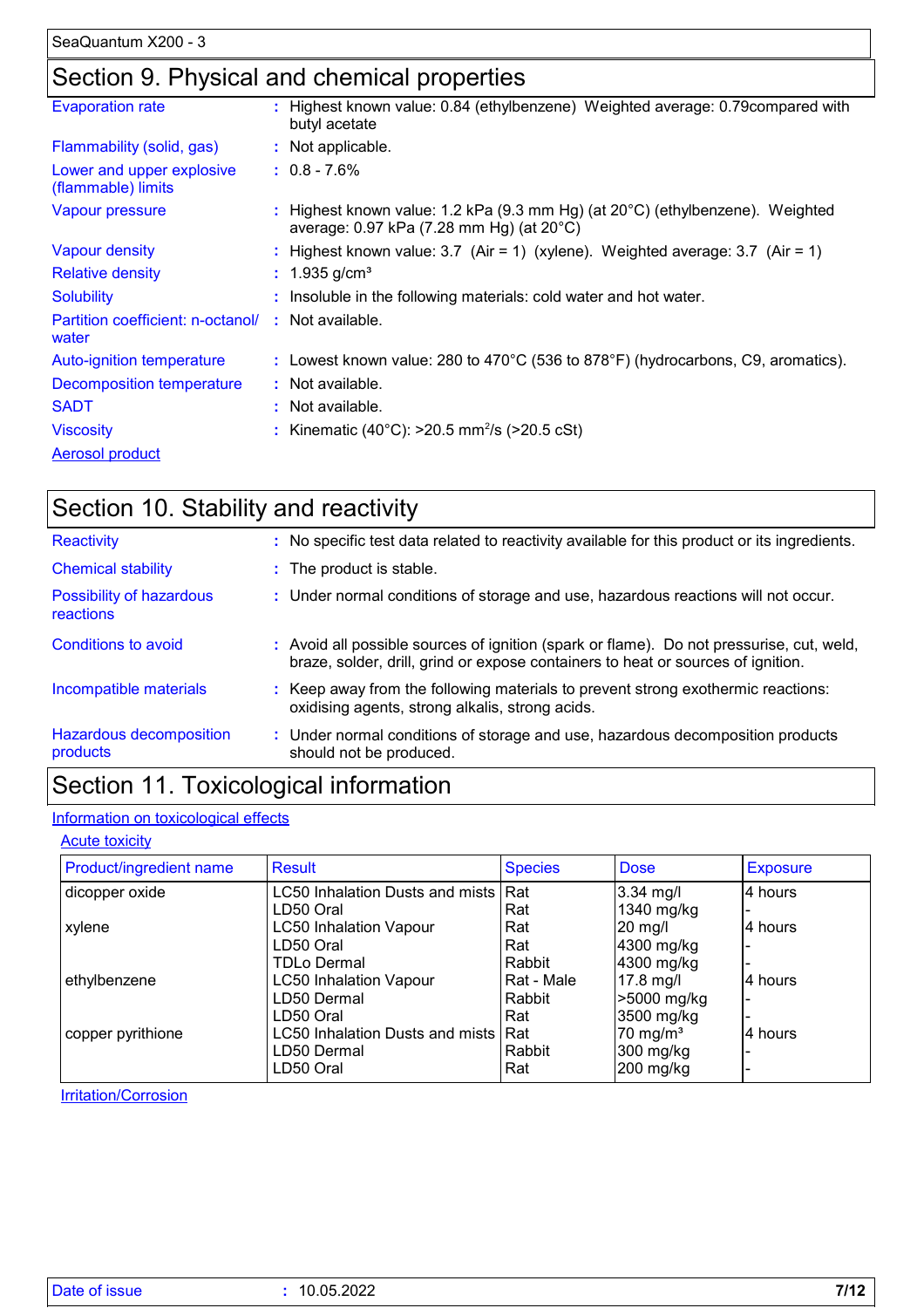### Section 11. Toxicological information

| Product/ingredient name | <b>Result</b>                         | <b>Species</b>                     | <b>Score</b> | <b>Exposure</b>            | <b>Observation</b>       |
|-------------------------|---------------------------------------|------------------------------------|--------------|----------------------------|--------------------------|
| dicopper oxide          | Eyes - Cornea opacity                 | Rabbit                             |              | 72 hours                   | $\blacksquare$           |
|                         | Eyes - Redness of the<br>conjunctivae | Rabbit                             |              | 48 hours                   | $\overline{\phantom{a}}$ |
| xylene                  | Eyes - Mild irritant                  | Rabbit                             |              | 87 milligrams              |                          |
|                         | Skin - Mild irritant                  | Rat                                |              | 8 hours 60<br>Imicroliters |                          |
| zinc oxide              | Eyes - Mild irritant                  | Rabbit                             |              | 24 hours 500<br>mg         | $\overline{\phantom{a}}$ |
|                         | Skin - Mild irritant                  | Rabbit                             |              | 24 hours 500<br>mg         | $\overline{\phantom{a}}$ |
| copper pyrithione       | Eyes - Severe irritant                | Mammal -<br>species<br>unspecified |              |                            |                          |
|                         | Skin - Irritant                       | Mammal -<br>species<br>unspecified |              |                            |                          |

#### **Sensitisation**

| <b>Product/ingredient name</b> | <b>Route of</b><br><b>exposure</b> | <b>Species</b>                  | <b>Result</b> |
|--------------------------------|------------------------------------|---------------------------------|---------------|
| l colophony                    | skin                               | Mammal - species<br>unspecified | Sensitising   |

#### **Mutagenicity**

#### Not available.

#### **Carcinogenicity**

Not available.

#### Reproductive toxicity

| <b>Product/ingredient name</b> | <b>Maternal</b><br>toxicity | Fertility | Developmental Species<br>toxin |                                 | <b>Dose</b>                                | <b>Exposure</b> |
|--------------------------------|-----------------------------|-----------|--------------------------------|---------------------------------|--------------------------------------------|-----------------|
| copper pyrithione              |                             |           | Positive                       | Mammal - species<br>unspecified | <b>Route of</b><br>exposure<br>lunreported |                 |

**Teratogenicity** 

Not available.

#### Specific target organ toxicity (single exposure)

| <b>Name</b>                 | Category   | <b>Route of</b><br>exposure | <b>Target organs</b>                    |
|-----------------------------|------------|-----------------------------|-----------------------------------------|
| <b>xylene</b>               | Category 3 |                             | Respiratory tract<br>irritation         |
| hydrocarbons, C9, aromatics | Category 3 |                             | Respiratory tract<br><b>lirritation</b> |
|                             | Category 3 |                             | Narcotic effects                        |
| copper pyrithione           | Category 3 |                             | Respiratory tract<br>irritation         |

#### Specific target organ toxicity (repeated exposure)

| <b>Name</b>       | Category               | Route of<br>exposure | <b>Target organs</b> |
|-------------------|------------------------|----------------------|----------------------|
| ethylbenzene      | Category 2             |                      | ∣ hearing organs     |
| copper pyrithione | ∣Category <sup>1</sup> |                      | nervous system       |

#### Aspiration hazard

| <b>Name</b>                 | <b>Result</b>                         |
|-----------------------------|---------------------------------------|
| <b>xylene</b>               | <b>ASPIRATION HAZARD - Category 1</b> |
| ethylbenzene                | <b>ASPIRATION HAZARD - Category 1</b> |
| hydrocarbons, C9, aromatics | <b>ASPIRATION HAZARD - Category 1</b> |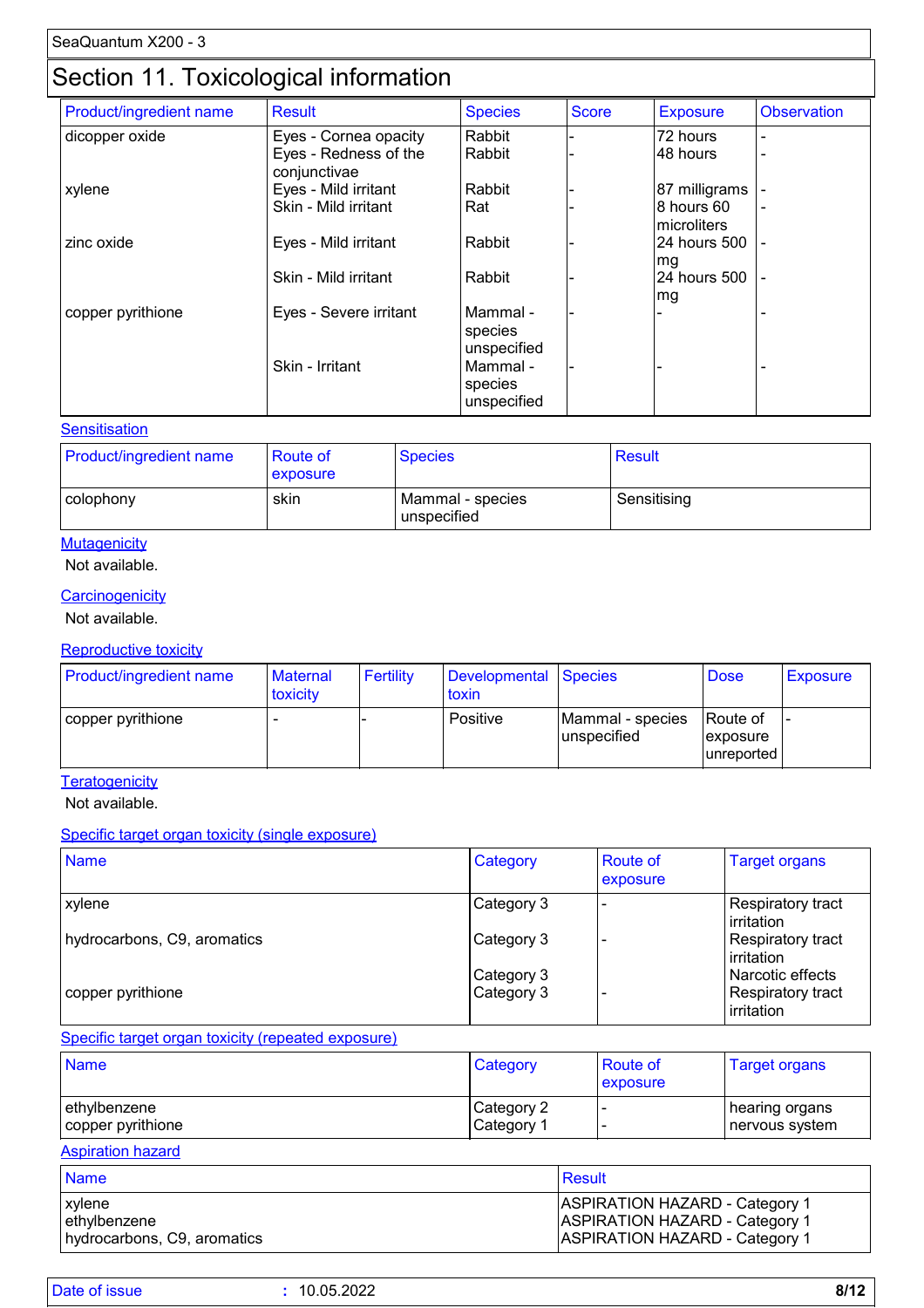# Section 11. Toxicological information

| Potential acute health effects   |                                                                                                                                                                              |
|----------------------------------|------------------------------------------------------------------------------------------------------------------------------------------------------------------------------|
| Eye contact                      | : Causes serious eye damage.                                                                                                                                                 |
| <b>Inhalation</b>                | : Harmful if inhaled.                                                                                                                                                        |
| <b>Skin contact</b>              | : Causes skin irritation. May cause an allergic skin reaction.                                                                                                               |
| Ingestion                        | : Harmful if swallowed.                                                                                                                                                      |
|                                  | Symptoms related to the physical, chemical and toxicological characteristics                                                                                                 |
| Inhalation                       | : No specific data.                                                                                                                                                          |
| Ingestion                        | : Adverse symptoms may include the following:<br>stomach pains                                                                                                               |
| <b>Skin contact</b>              | : Adverse symptoms may include the following:<br>pain or irritation<br>redness<br>blistering may occur                                                                       |
| Eye contact                      | : Adverse symptoms may include the following:<br>pain<br>watering<br>redness                                                                                                 |
| Potential chronic health effects |                                                                                                                                                                              |
| <b>General</b>                   | May cause damage to organs through prolonged or repeated exposure. Once<br>sensitized, a severe allergic reaction may occur when subsequently exposed to very<br>low levels. |
| Carcinogenicity                  | : No known significant effects or critical hazards.                                                                                                                          |
| <b>Mutagenicity</b>              | : No known significant effects or critical hazards.                                                                                                                          |
| <b>Teratogenicity</b>            | No known significant effects or critical hazards.                                                                                                                            |
| <b>Developmental effects</b>     | : No known significant effects or critical hazards.                                                                                                                          |
| <b>Fertility effects</b>         | : No known significant effects or critical hazards.                                                                                                                          |

#### Numerical measures of toxicity

| <b>Acute toxicity estimates</b>                                        |                                                            |  |  |
|------------------------------------------------------------------------|------------------------------------------------------------|--|--|
| Route                                                                  | <b>ATE</b> value                                           |  |  |
| Oral<br>Dermal<br>Inhalation (vapours)<br>Inhalation (dusts and mists) | 929.71 mg/kg<br>5556.4 mg/kg<br>104.13 mg/l<br>$2.66$ mg/l |  |  |

# Section 12. Ecological information

| <b>Toxicity</b>         |                                    |                                                          |                 |
|-------------------------|------------------------------------|----------------------------------------------------------|-----------------|
| Product/ingredient name | <b>Result</b>                      | <b>Species</b>                                           | <b>Exposure</b> |
| dicopper oxide          | Acute LC50 0.075 mg/l Fresh water  | Fish - Danio rerio                                       | 96 hours        |
|                         | Chronic NOEC 0.001 mg/l            | Algae                                                    |                 |
|                         | Chronic NOEC 0.0052 mg/l           | Algae                                                    |                 |
| xylene                  | Acute LC50 8500 µg/l Marine water  | Crustaceans - Palaemonetes<br>pugio                      | 48 hours        |
|                         | Acute LC50 13400 µg/l Fresh water  | Fish - Pimephales promelas                               | 96 hours        |
| ethylbenzene            | Acute EC50 7700 µg/l Marine water  | Algae - Skeletonema costatum                             | 196 hours       |
|                         | Acute EC50 2.93 mg/l               | Daphnia                                                  | 48 hours        |
|                         | Acute LC50 4.2 mg/l                | Fish                                                     | 96 hours        |
| zinc oxide              | Acute LC50 1.1 ppm Fresh water     | Fish - Oncorhynchus mykiss                               | 96 hours        |
|                         | Chronic NOEC 0.02 mg/l Fresh water | Algae - Pseudokirchneriella<br>subcapitata - Exponential | 72 hours        |
| Date of issue           | : 10.05.2022                       |                                                          | 9/12            |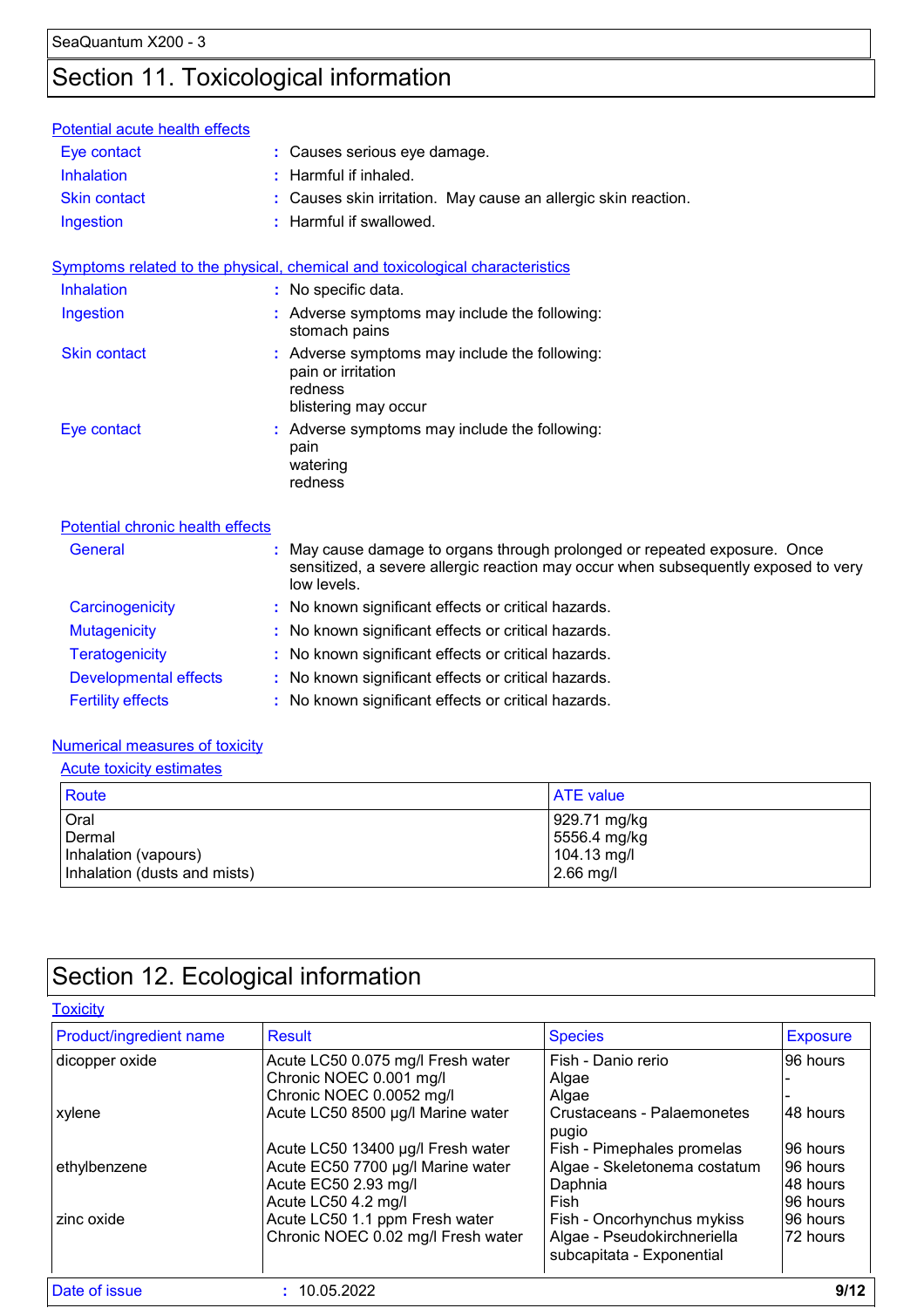### Section 12. Ecological information

|                                                 |                           | growth phase                 |             |
|-------------------------------------------------|---------------------------|------------------------------|-------------|
| hydrocarbons, C9, aromatics Acute EC50 <10 mg/l |                           | Daphnia                      | 148 hours   |
|                                                 | Acute IC50 <10 mg/l       | Algae                        | 72 hours    |
|                                                 | Acute LC50 <10 mg/l       | Fish                         | 196 hours   |
| copper pyrithione                               | Acute EC50 0.022 mg/l     | Daphnia                      | 148 hours   |
|                                                 | Acute IC50 0.035 mg/l     | Algae                        | l 120 hours |
|                                                 | Acute LC50 0.0043 mg/l    | Fish                         | 196 hours   |
|                                                 | Chronic NOEC 0.00046 mg/l | Algae - Skeletonema costatum | 120 hours   |

#### **Persistence and degradability**

| Product/ingredient name        | <b>Aquatic half-life</b> | <b>Photolysis</b> | Biodegradability |
|--------------------------------|--------------------------|-------------------|------------------|
| dicopper oxide                 |                          |                   | Not readily      |
| xylene                         |                          |                   | Readily          |
| ethylbenzene                   |                          |                   | Readily          |
| l zinc oxide                   |                          |                   | Not readily      |
| hydrocarbons, C9, aromatics  - |                          |                   | Not readily      |

#### Bioaccumulative potential

| <b>Product/ingredient name</b> | $LogP_{ow}$ | <b>BCF</b>  | Potential |
|--------------------------------|-------------|-------------|-----------|
| <b>xylene</b>                  | 3.12        | 8.1 to 25.9 | llow      |
| ethylbenzene                   | 3.6         |             | llow      |
| l zinc oxide                   |             | 28960       | high      |
| l colophony                    | 1.9 to 7.7  |             | high      |
| hydrocarbons, C9, aromatics  - |             | 10 to 2500  | high      |

#### **Mobility in soil**

| Soil/water partition<br>coefficient $(K_{OC})$ | : Not available. |
|------------------------------------------------|------------------|
|                                                |                  |

Other adverse effects **:** No known significant effects or critical hazards.

### Section 13. Disposal considerations

| <b>Disposal methods</b> | : The generation of waste should be avoided or minimised wherever possible.<br>Disposal of this product, solutions and any by-products should at all times comply<br>with the requirements of environmental protection and waste disposal legislation<br>and any regional local authority requirements. Dispose of surplus and non-<br>recyclable products via a licensed waste disposal contractor. Waste should not be<br>disposed of untreated to the sewer unless fully compliant with the requirements of<br>all authorities with jurisdiction. Waste packaging should be recycled. Incineration or<br>landfill should only be considered when recycling is not feasible. This material and<br>its container must be disposed of in a safe way. Care should be taken when<br>handling emptied containers that have not been cleaned or rinsed out. Empty<br>containers or liners may retain some product residues. Vapour from product<br>residues may create a highly flammable or explosive atmosphere inside the<br>container. Do not cut, weld or grind used containers unless they have been cleaned<br>thoroughly internally. Avoid dispersal of spilt material and runoff and contact with |
|-------------------------|--------------------------------------------------------------------------------------------------------------------------------------------------------------------------------------------------------------------------------------------------------------------------------------------------------------------------------------------------------------------------------------------------------------------------------------------------------------------------------------------------------------------------------------------------------------------------------------------------------------------------------------------------------------------------------------------------------------------------------------------------------------------------------------------------------------------------------------------------------------------------------------------------------------------------------------------------------------------------------------------------------------------------------------------------------------------------------------------------------------------------------------------------------------------------------------------------------|
|                         | soil, waterways, drains and sewers.                                                                                                                                                                                                                                                                                                                                                                                                                                                                                                                                                                                                                                                                                                                                                                                                                                                                                                                                                                                                                                                                                                                                                                    |

# Section 14. Transport information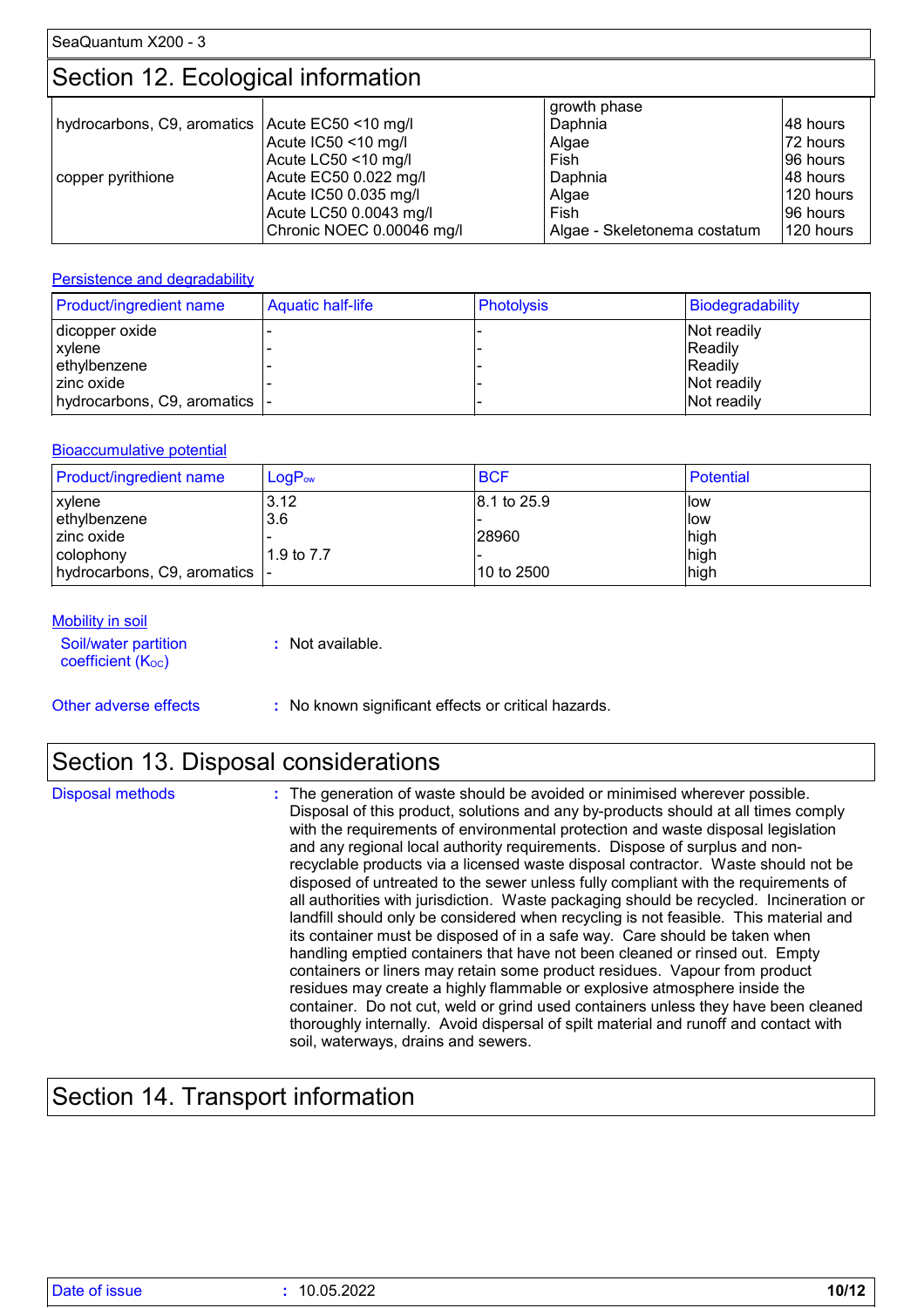### Section 14. Transport information

|                                        | <b>UN</b>                                                                                                                                                                                                                       | <b>IMDG</b>                                                                                                                                                                                                                            | <b>IATA</b>                                                                                                                                                                                                                     |
|----------------------------------------|---------------------------------------------------------------------------------------------------------------------------------------------------------------------------------------------------------------------------------|----------------------------------------------------------------------------------------------------------------------------------------------------------------------------------------------------------------------------------------|---------------------------------------------------------------------------------------------------------------------------------------------------------------------------------------------------------------------------------|
| <b>UN</b> number                       | <b>UN1263</b>                                                                                                                                                                                                                   | <b>UN1263</b>                                                                                                                                                                                                                          | <b>UN1263</b>                                                                                                                                                                                                                   |
| UN proper shipping<br>name             | Paint                                                                                                                                                                                                                           | Paint. Marine pollutant<br>(dicopper oxide)                                                                                                                                                                                            | Paint                                                                                                                                                                                                                           |
| <b>Transport hazard</b><br>class(es)   | 3                                                                                                                                                                                                                               | 3                                                                                                                                                                                                                                      | 3                                                                                                                                                                                                                               |
| <b>Packing group</b>                   | III                                                                                                                                                                                                                             | III                                                                                                                                                                                                                                    | III                                                                                                                                                                                                                             |
| <b>Environmental</b><br>hazards        | Yes. The environmentally<br>hazardous substance mark is<br>not required.                                                                                                                                                        | Yes.                                                                                                                                                                                                                                   | Yes. The environmentally<br>hazardous substance mark is<br>not required.                                                                                                                                                        |
| <b>Special precautions</b><br>for user | Transport within user's<br>premises: always transport in<br>closed containers that are<br>upright and secure. Ensure<br>that persons transporting the<br>product know what to do in<br>the event of an accident or<br>spillage. | <b>Transport within user's</b><br>premises: always transport in<br>closed containers that are<br>upright and secure. Ensure<br>that persons transporting the<br>product know what to do in<br>the event of an accident or<br>spillage. | Transport within user's<br>premises: always transport<br>in closed containers that are<br>upright and secure. Ensure<br>that persons transporting the<br>product know what to do in<br>the event of an accident or<br>spillage. |
| <b>Additional</b><br>information       |                                                                                                                                                                                                                                 | The marine pollutant mark is<br>not required when transported<br>in sizes of $\leq$ 5 L or $\leq$ 5 kg.<br><b>Emergency schedules F-E,</b><br>$S-E$                                                                                    | The environmentally<br>hazardous substance mark<br>may appear if required by<br>other transportation<br>regulations.                                                                                                            |

### Transport in bulk according to **:** Not available.

IMO instruments

ADR / RID **:** Tunnel restriction code: (D/E)

Hazard identification number: 30

### Section 15. Regulatory information

#### Hazardous Substance Act B.E. 2535 (1992) **Type**

| حصيت                          |             |                                          |                                                                                     |
|-------------------------------|-------------|------------------------------------------|-------------------------------------------------------------------------------------|
| Ingredient name               | <u>Type</u> | <b>Authority</b>                         | <b>Conditions</b>                                                                   |
| cuprous oxide                 | 3           | Department of<br>Agriculture             | Except the part on<br>responsibility of<br>Department of<br><b>Industrial Works</b> |
| cuprous oxide                 | 3           | Department of<br><b>Industrial Works</b> | Except the part on<br>responsibility of<br>Department of<br>Agriculture             |
| cadmium and cadmium compounds | 4           | Department of<br>Agriculture             |                                                                                     |
| cadmium and cadmium compounds | 4           | The Food and Drug<br>Administration      | $\blacksquare$                                                                      |
| lead                          | 3           | Department of<br><b>Industrial Works</b> |                                                                                     |

No known specific national and/or regional regulations applicable to this product (including its ingredients).